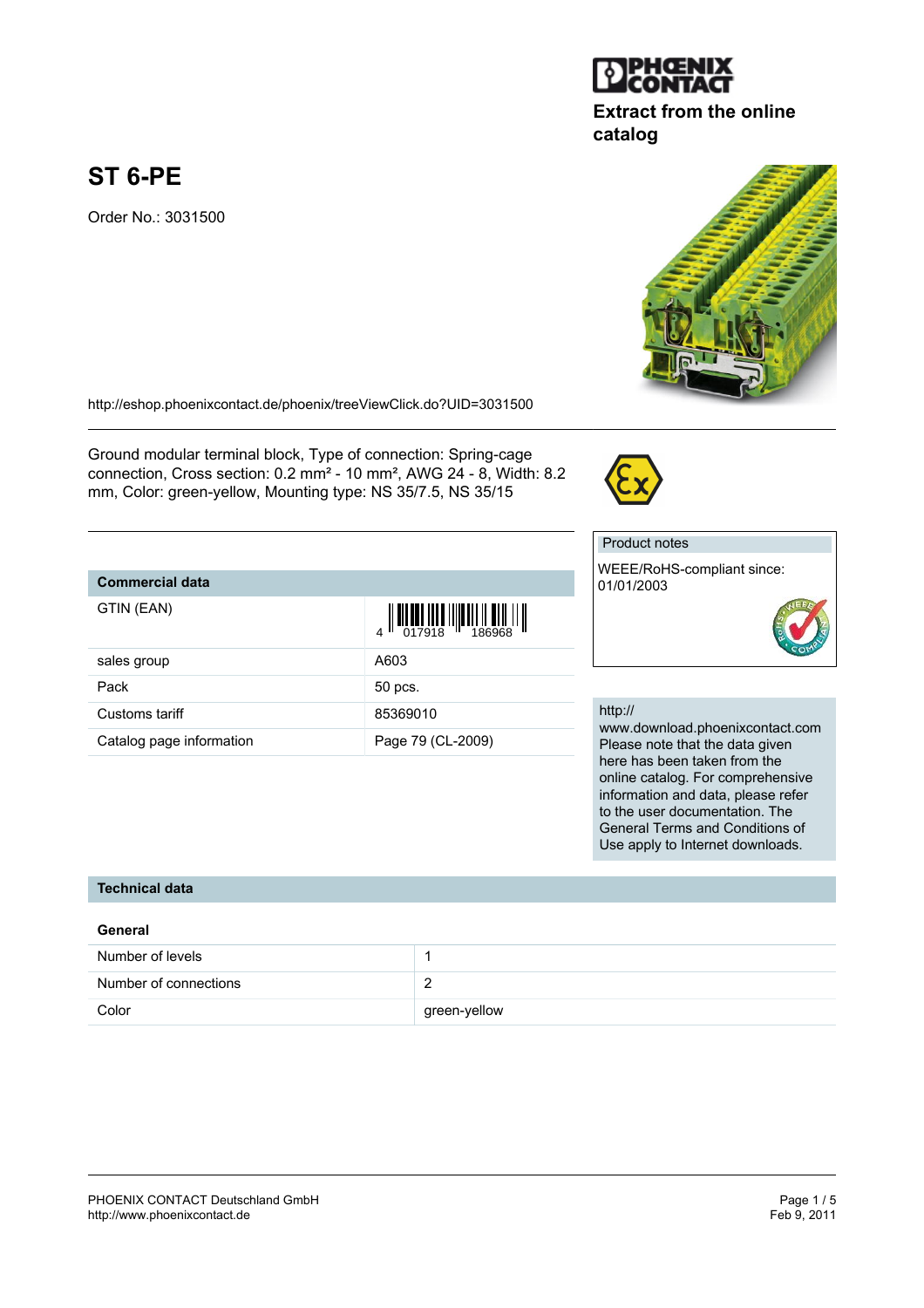| Insulating material                                                                        | <b>PA</b>              |
|--------------------------------------------------------------------------------------------|------------------------|
| Inflammability class acc. to UL 94                                                         | V <sub>0</sub>         |
|                                                                                            |                        |
| <b>Dimensions</b>                                                                          |                        |
| Width                                                                                      | 8.2 mm                 |
| Length                                                                                     | 69.5 mm                |
| Height NS 35/7.5                                                                           | 43.5 mm                |
| Height NS 35/15                                                                            | 51 mm                  |
| <b>Technical data</b>                                                                      |                        |
| Rated surge voltage                                                                        | 8 kV                   |
| Pollution degree                                                                           | 3                      |
| Surge voltage category                                                                     | III                    |
| Insulating material group                                                                  | L                      |
| Connection in acc. with standard                                                           | IEC 60947-7-2          |
| Open side panel                                                                            | ја                     |
| <b>Connection data</b>                                                                     |                        |
| Conductor cross section solid min.                                                         | $0.2$ mm <sup>2</sup>  |
| Conductor cross section solid max.                                                         | $10 \text{ mm}^2$      |
| Conductor cross section stranded min.                                                      | $0.2$ mm <sup>2</sup>  |
| Conductor cross section stranded max.                                                      | $6 \text{ mm}^2$       |
| Conductor cross section AWG/kcmil min.                                                     | 24                     |
| Conductor cross section AWG/kcmil max                                                      | 8                      |
| Conductor cross section stranded, with ferrule<br>without plastic sleeve min.              | $0.25$ mm <sup>2</sup> |
| Conductor cross section stranded, with ferrule<br>without plastic sleeve max.              | $6 \text{ mm}^2$       |
| Conductor cross section stranded, with ferrule<br>with plastic sleeve min.                 | $0.25$ mm <sup>2</sup> |
| Conductor cross section stranded, with ferrule<br>with plastic sleeve max.                 | $6 \text{ mm}^2$       |
| 2 conductors with same cross section, stranded,<br>TWIN ferrules with plastic sleeve, min. | $0.5$ mm <sup>2</sup>  |
| 2 conductors with same cross section, stranded,<br>TWIN ferrules with plastic sleeve, max. | $1.5$ mm <sup>2</sup>  |
| Type of connection                                                                         | Spring-cage connection |
| Stripping length                                                                           | 12 mm                  |
| Internal cylindrical gage                                                                  | A <sub>5</sub>         |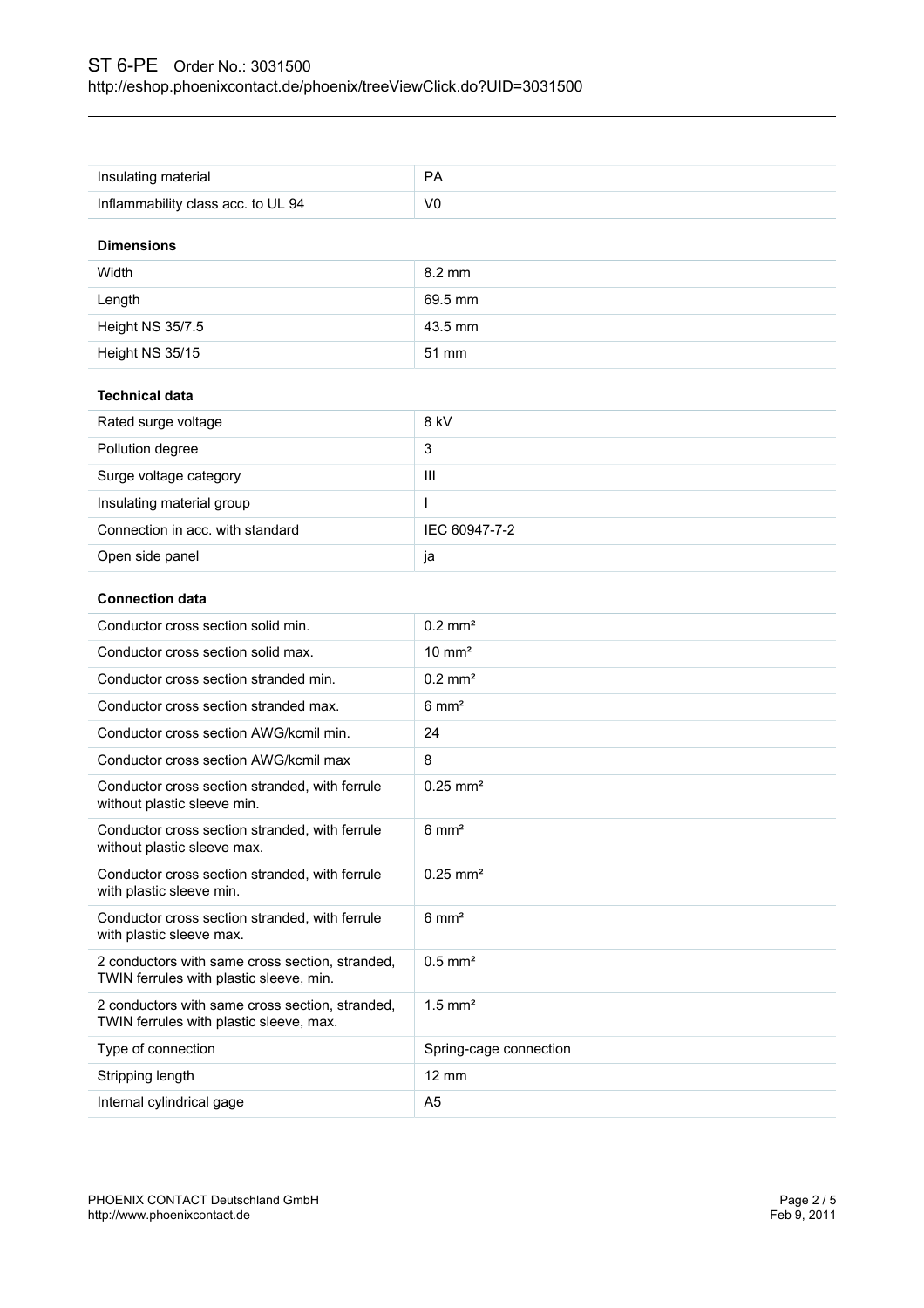**Certificates / Approvals**

| $\mathbf{C}$ and $\mathbf{C}$ and $\mathbf{C}$ and $\mathbf{C}$ and $\mathbf{C}$ and $\mathbf{C}$ and $\mathbf{C}$ and $\mathbf{C}$ and $\mathbf{C}$ and $\mathbf{C}$ and $\mathbf{C}$ and $\mathbf{C}$ and $\mathbf{C}$ and $\mathbf{C}$ and $\mathbf{C}$ and $\mathbf{C}$ and $\mathbf{C}$ and |  |  |  |
|--------------------------------------------------------------------------------------------------------------------------------------------------------------------------------------------------------------------------------------------------------------------------------------------------|--|--|--|
|--------------------------------------------------------------------------------------------------------------------------------------------------------------------------------------------------------------------------------------------------------------------------------------------------|--|--|--|

|  | Certification |
|--|---------------|
|  |               |

BV, CB, CSA, CUL, DNV, GL, GOST, KR, LR, NK, UL, VDE-PZI

Certification Ex: **IECEX, KEMA-EX** 

#### **Accessories**

| Item | Designation | Description |
|------|-------------|-------------|
|------|-------------|-------------|

| <b>Description</b> |
|--------------------|

**Assembly**

| 3030721 | ATP-ST4                       | Partition plate, Length: 61 mm, Width: 2 mm, Height: 42 mm,<br>Color: gray                                                                                                           |
|---------|-------------------------------|--------------------------------------------------------------------------------------------------------------------------------------------------------------------------------------|
| 3022218 | CLIPFIX 35                    | Snap-on end bracket, for 35 mm NS 35/7.5 or NS 35/15 DIN<br>rail, can be fitted with Zack strip ZB 8 and ZB 8/27, terminal strip<br>marker KLM 2 and KLM, width: 9.5 mm, color: gray |
| 3030433 | $D-ST6$                       | End cover, Length: 69.5 mm, Width: 2.2 mm, Height: 43.5 mm,<br>Color: gray                                                                                                           |
| 1201442 | E/UK                          | End clamp, for assembly on NS 32 or NS 35/7.5 DIN rail                                                                                                                               |
| 0801762 | NS 35/7,5 CU UNPERF<br>2000MM | DIN rail, material: Copper, unperforated, height 7.5 mm, width 35<br>mm, length: 2 m                                                                                                 |
| 0801733 | NS 35/7.5 PERF 2000MM         | DIN rail, material: Steel, galvanized and passivated with a thick<br>layer, perforated, height 7.5 mm, width 35 mm, length: 2 m                                                      |
| 0801681 | NS 35/7,5 UNPERF 2000MM       | DIN rail, material: Steel, unperforated, height 7.5 mm, width 35<br>mm, length: 2 m                                                                                                  |
| 1201756 | NS 35/15 AL UNPERF 2000MM     | DIN rail, deep-drawn, high profile, unperforated, 1.5 mm thick,<br>material: Aluminum, height 15 mm, width 35 mm, length 2 m                                                         |
| 1201895 | NS 35/15 CU UNPERF 2000MM     | DIN rail, material: Copper, unperforated, 1.5 mm thick, height 15<br>mm, width 35 mm, length: 2 m                                                                                    |
| 1201730 | NS 35/15 PERF 2000MM          | DIN rail, material: Steel, perforated, height 15 mm, width 35 mm,<br>length: $2m$                                                                                                    |
| 1201714 | <b>NS 35/15 UNPERF 2000MM</b> | DIN rail, material: Steel, unperforated, height 15 mm, width 35<br>mm, length: 2 m                                                                                                   |
| 1201798 | NS 35/15-2.3 UNPERF 2000MM    | DIN rail, material: Steel, unperforated, 2.3 mm thick, height 15<br>mm, width 35 mm, length: 2 m                                                                                     |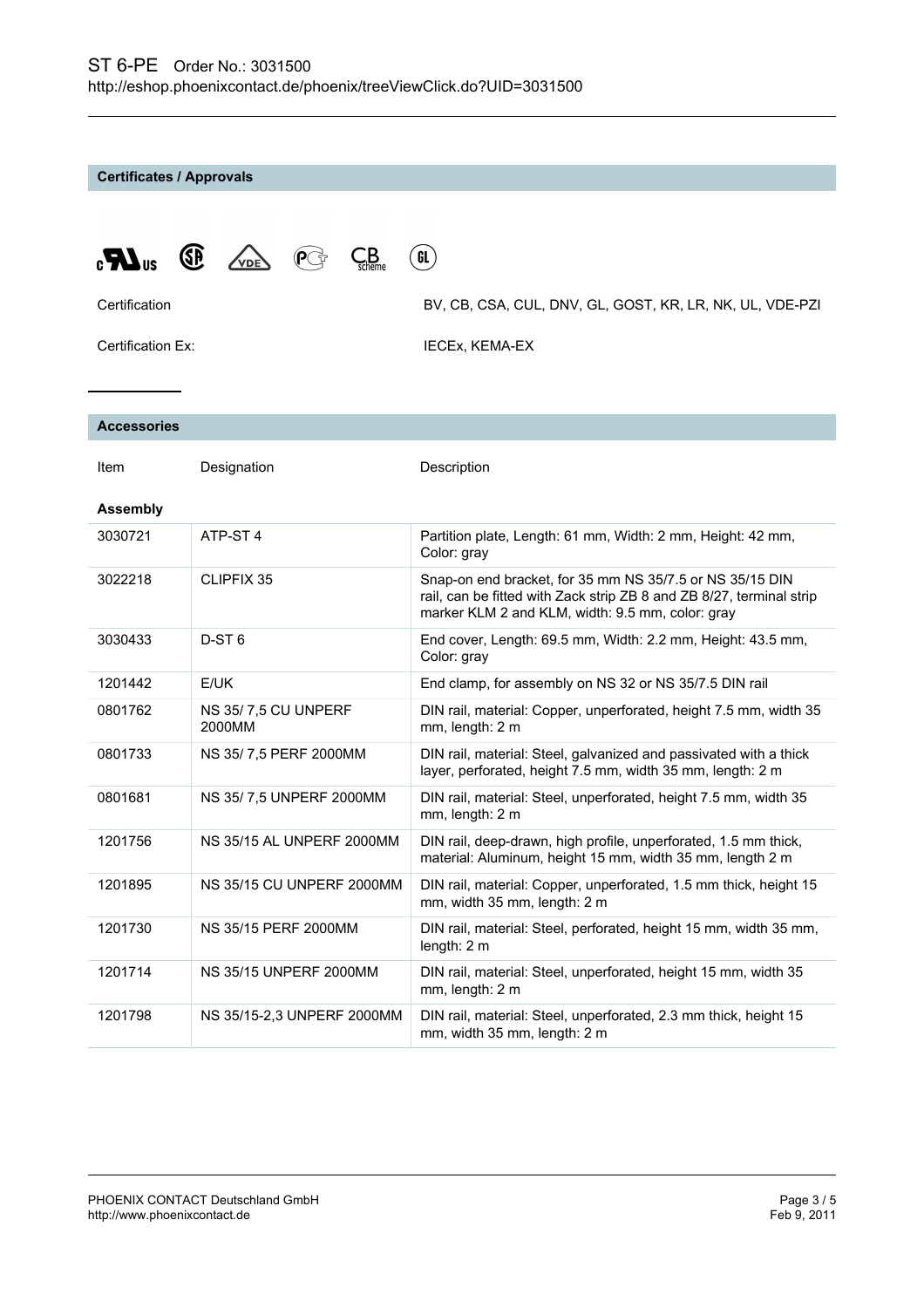| <b>Marking</b> |  |  |
|----------------|--|--|
|                |  |  |

| 1050512      | ZB 8:SO/CMS   | Zack strip, 10-section, divisible, special printing, marking<br>according to customer requirements                                                          |
|--------------|---------------|-------------------------------------------------------------------------------------------------------------------------------------------------------------|
| 0804934      | ZBFM 8:SO/CMS | Special printing, Zack marker sheet, flat, 50-section, divisible,<br>marking according to customer requirements                                             |
| <b>Tools</b> |               |                                                                                                                                                             |
| 1204520      | SZF 2-0.8X4.0 | Actuation tool, for ST terminal blocks, also suitable for use as a<br>bladed screwdriver, size: 0.8 x 4.0 x 100 mm, 2-component grip,<br>with non-slip grip |

**Diagrams/Drawings**

Circuit diagram